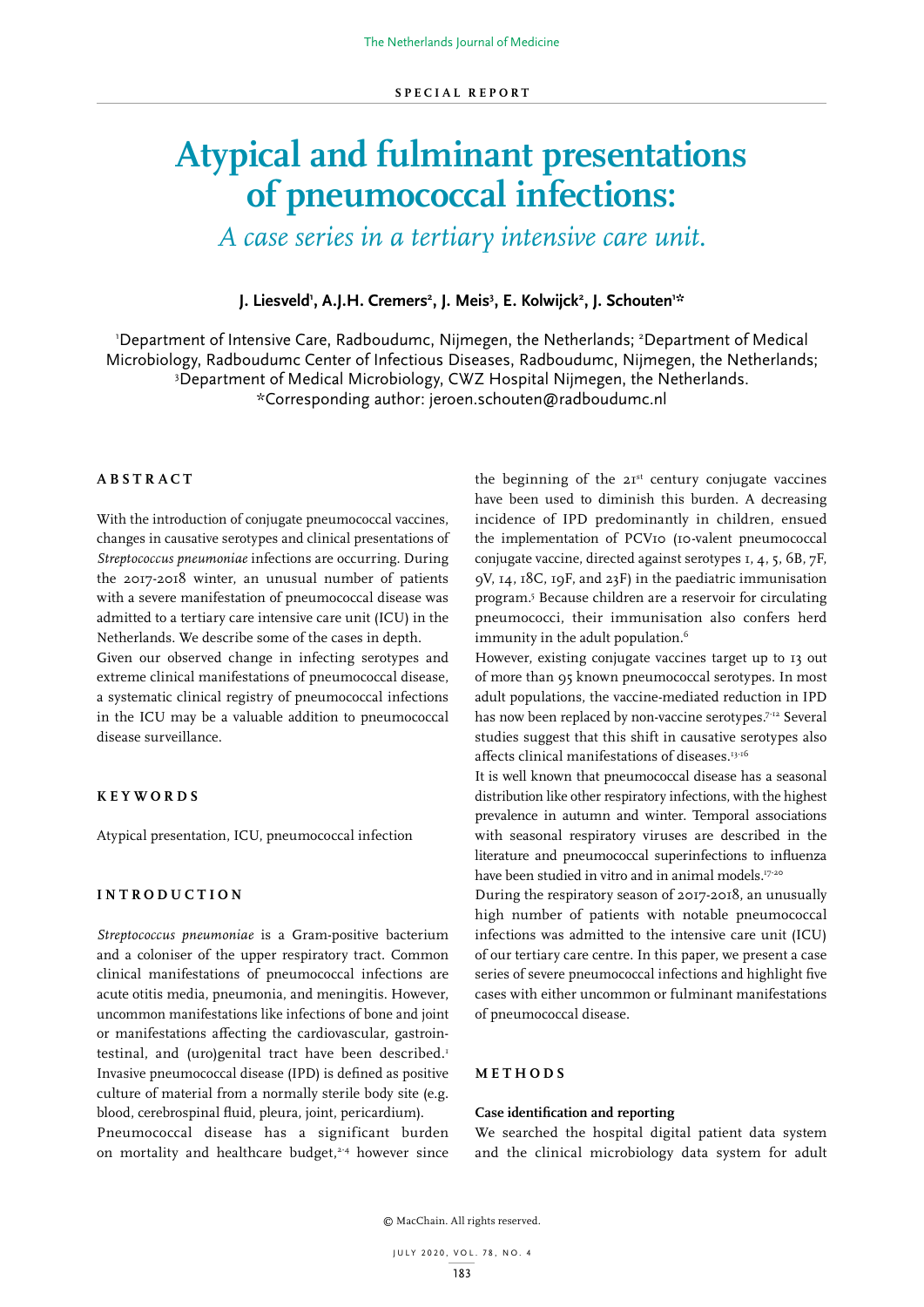patients admitted to mixed medical and surgical ICUs of our academic tertiary care centre with a confirmed or suggested invasive pneumococcal infection between September Ist, 2017 and April 30<sup>th</sup>, 2018. Patients were considered eligible if *S. pneumoniae* was identified in cultures, or by PCR on materials from normally sterile body sites, or by a pneumococcal antigen test (PAT) (Alere Binex Now, Abbott, USA) on urine at the hospital's clinical microbiology laboratory. In addition, patients referred from other hospitals were identified by text mining of electronic patient records from patients who had been admitted to the ICU during the study period, on synonyms of *S. pneumoniae* infection (Software: CTcue, Amsterdam, the Netherlands). Synonyms included any phrase containing pneumokok, pneumococ, *Streptococcus pneumoniae, S. pneumoniae, or S.pneumoniae*, and all hits were verified manually. Only medical cases with evident pneumococcal aetiology as the main reason for ICU admission were included, excluding patients who were temporarily monitored in the ICU, e.g., for diagnostic procedures (such as bronchoscopy or pericardial drainage). We reviewed patient records and summarised characteristics of individual cases. Serotyping of cultured pneumococcal isolates was performed at the Netherlands Reference Laboratory for Bacterial Meningitis by Quellung reaction. Five cases with atypical or fulminant disease are described in detail.

There is a lack of literature reports on pneumococcal IPD manifestations in the ICU. As a best alternative to appraise our observed distribution of clinical manifestations and mortality, we compared our data to a cohort of all adult pneumococcal bacteraemia cases admitted to the ICU of the neighbouring and a major referring secondary care training hospital (Canisius-Wilhelmina Hospital, Nijmegen, the Netherlands) between 2001 and 2015. For this comparator cohort, details on inclusion criteria, data collection, and representativeness of cohort characteristics (including serotype distribution) for the Dutch population were previously described elsewhere.<sup>21</sup>

## **CASE SERIES**

#### **Case 1: Meningitis**

Patient I was a 48-year-old man admitted to the ICU with septic shock and meningitis. His medical history listed hypertension and type 2 diabetes mellitus. Two days before admission, symptoms started with an earache. The day before admission, the patient was nauseous and later disoriented. There was no history of fever or meningeal irritation. On the day of admission, the patient was found unresponsive with urinary and faecal incontinence. A Glasgow Coma Scale (GCS) of 6 with uniformous and responsive pupils were reported on presentation and

patient was promptly intubated and sedated by the mobile medical team at his home.

Computed tomography (CT) at the emergency room (ER) showed findings suggestive of left-sided mastoiditis with transverse sinus thrombosis. Relevant blood analysis showed signs of an infection with leucocytosis  $(31x10<sup>9</sup>/l)$ and elevated C-reactive protein (192 mg/ml). Blood gas analysis showed a combined metabolic-respiratory acidosis with impaired oxygenation (pH 6.98; partial pressure of carbon monoxide (pCO<sub>2</sub>) 7.3 kPa; partial pressure of oxygen (pO<sub>2</sub>) 10.2 kPa; bicarbonate (HCO<sup>3</sup>) 10.4 mmol/l; lactate > 15 mmol/l). Blood cultures were taken and empirical antimicrobial therapy was started for suspected meningitis with amoxicillin 2000 mg intravenous (IV) three times a day and ceftriaxone 2000 mg IV two times a day (BID), according to hospital guidelines.

After admission to the ICU, a lumbar puncture was performed. Opening pressure was > 50 cmH<sub>2</sub>O. Cerebrospinal fluid (CSF) showed 1243 leucocytes/µl (98% neutrophils), protein 3508 mg/l, glucose 2.0 mmol/l (glucose ratio CSF/blood 0.11) and L-lactate 26,260 µmol/l. Gram stain showed Gram-positive cocci in pairs and pneumococcal antigen testing on liquor was positive, after which antibiotic treatment was de-escalated to ceftriaxone monotherapy (because of selective decontamination of the digestive tract, a third generation cephalosporine was given). Nonetheless respiratory status deteriorated and the patient was placed in a prone position. After several hours, both pupils became unresponsive and dilated; a second CT scan of the head showed diffuse swelling of the brain. On the second day of admission, sedation was stopped. GCS remained 3 on day three with the absence of brain stem reflexes. It was decided to withdraw treatment because of a very poor prognosis. Both blood and cerebrospinal fluid cultures yielded growth of *S. pneumoniae.*

#### **Case 2: Peritonitis**

Patient 2 was a 38-year-old woman with a medical history of epilepsy, autoimmune pancreatitis, and hepatitis with chronic liver failure. Two days before admission to the ICU, she underwent an endoscopic ultrasound procedure to perform a biopsy of the pancreas. The day after, she complained of severe abdominal pain and was admitted to the hospital. An ultrasound-guided puncture for ascites was performed and cultures were taken. A CT scan showed signs of hepatic ischaemia, an oedematous pancreas and signs of duodenitis, jejunitis, and colitis. Antibiotic treatment was initiated promptly with ceftriaxone 1000 mg IV every day (QD), metronidazole IV 500 mg QD, teicoplanin 12 mg/kg IV BID (to cover *Enterococcus spp*) and anidulafungin IV 100 mg QD (as empirical choice for potential invasive candidiasis). The patient was admitted to the ICU two days after the endoscopic procedure with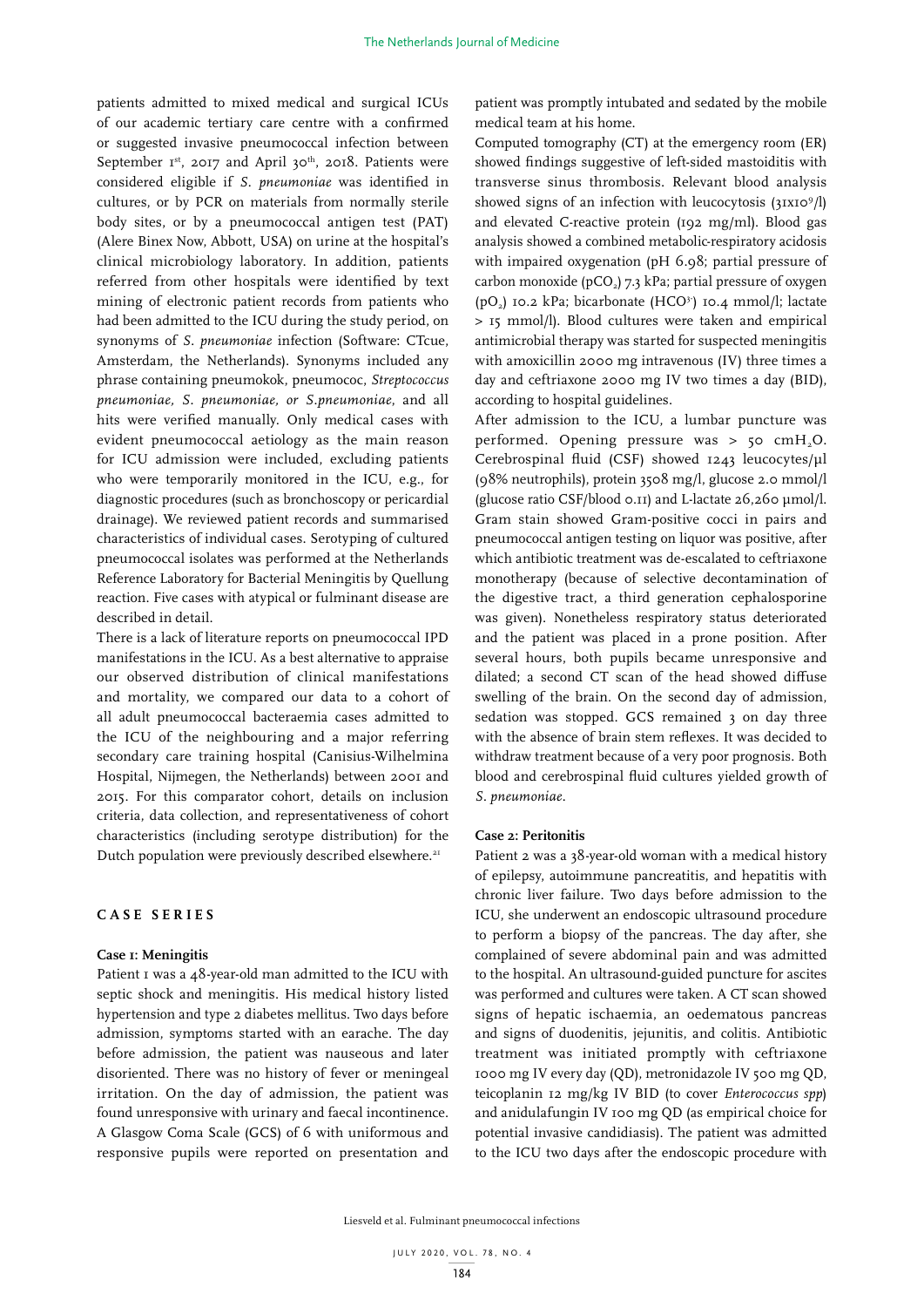sepsis and liver failure. An exploratory laparotomy was performed revealing a diffusely ischaemic jejunum and colon. Because of the extent of the ischaemic lesions, no resection was performed; the abdomen was left open because of high intra-abdominal pressure. The patient developed multiple organ failure (MOF). Culture from the abdominal fluid (ascites) showed *S. pneumoniae* and antibiotic treatment was de-escalated to penicillin 6,000,000 U/day. At ICU day 15, severe rectal blood loss occurred from a rectal ulcer. Because of a lack of treatment options and progression of multiple organ failure, palliative therapy was started. The patient died on day 17.

#### **Case 3: Pneumonia, pleural empyema, pericarditis**

Patient 3 was a 68-year-old man with a medical history of a chronic pancreatic insufficiency and a transient ischemic attack (TIA) eight years before admission. The patient was transferred to our ICU after he had been treated for severe pneumonia in another hospital for seven days. He was mechanically ventilated from admission and his stay was complicated by recurrent atrial fibrillation/flutter and cardiogenic shock because of cardiac tamponade. Percutaneous pericardial drainage was performed in the referring hospital without apparent effect. Loculated pleural fluid was present bilaterally and a pleural drain had been placed in the left pleural cavity. Blood cultures were positive for *S. pneumoniae*.

On admission to our hospital, the patient was treated with cefotaxime 1000 mg IV QID. The same evening, a surgical subxiphoidal pericardial drainage was performed. Antibiotic treatment was de-escalated to penicillin 12,000,000 U/day. A sternotomy was performed two days after primary drainage during which, pericardial adhesions were dissected and a partial pericardiectomy was performed, and pleural spaces were opened with debridement of pleural adhesions. Soon thereafter however, the patient developed progressive MOF and it was decided to withdraw active treatment. Patient died on day 11 after primary admission. While pleural and pericardial fluids remained culture-negative, the presence of *S. pneumoniae* in these specimens was later confirmed by PCR.

#### **Case 4: Meningitis, endocarditis**

Patient 4 was a 67-year-old woman with a medical history of hypertension, hypercholesterolaemia, type 2 diabetes mellitus, and irritable bowel syndrome (IBS). The patient was admitted to the ICU of the referring hospital with a GCS of 9, a fever of 40 °C, and hypotension. She had reported pain in her left shoulder. The day before admission, she had become acutely ill with pain spreading to her left leg; she also had pollakisuria and mild diarrhoea. A lumbar CSF puncture showed an increased pressure (> 50 cm H2O), high glucose, high protein, high leucocyte count, all compatible with bacterial meningitis.

Blood and CSF cultures revealed *S. pneumoniae*. Antibiotic treatment with penicillin 12,000,000 U/day was started. The next day, her neurological status improved. However, there were signs of a recent myocardial infarction on electrocardiography. A screening echocardiogram showed a moderate left ventricular function. Patient had two episodes of acute congestive heart failure and she developed atrial fibrillation. A follow-up echocardiogram showed vegetations on the mitral valve. The patient was intubated and a transoesophageal echocardiogram showed vegetations on both the mitral and aortic valves. Antibiotic treatment with benzylpenicillin 12,000,000 U/day was continued based on the pneumococcal isolate minimum inhibitory concentration of benzylpenicillin of 0.016 mg/l. Because of the poor clinical condition, acute surgical treatment was decided against and conservative treatment with antibiotics was continued. The third day after referral, the patient was extubated and transferred to the ward. A magnetic resonance imaging of the cerebrum showed multiple lesions consistent with infarctions, compatible with septic embolism. Because her condition improved, a mitral valve replacement and coronary artery bypass graft were performed almost one month after first hospitalisation. Culture of the native mitral valve showed no bacterial growth. During hospitalisation, hypogammaglobulinaemia was found, which may have increased the patient's susceptibility for the invasive pneumococcal infection. Gamma globulin treatment was started and continued at home. The antibiotic regime was continued for six weeks.

#### **Case 5: Pneumonia**

A 26-year-old woman was transferred to our ICU for venovenous extracorporeal membrane oxygenation (VV-ECMO). She had a medical history of exercise-induced asthma, allergic rhinitis, and migraines. One day earlier, she was admitted to the referring ICU with bilateral pneumonia after she had been ill for a week. The general practitioner had prescribed steroids for asthma exacerbated by a (suspected) viral infection. She was intubated for acute respiratory failure. The following day, she was transferred to our hospital with persistently high respiratory support. Empirical antimicrobial treatment included ciprofloxacin, ceftriaxone, and oseltamivir. After starting prone positioning, respiratory support could gradually be reduced and ECMO support was not required after all. Pneumococcal urinary antigen test was positive, as well as blood cultures showing *S. pneumoniae*. A PCR for influenza A was also positive. Treatment was de-escalated to benzylpenicillin 6,000,000 U/day. During admission, a chest CT scan showed a cavitation in the middle lobe without signs of abscess or of an empyema. *Aspergillus fumigatus* was cultured in a respiratory surveillance specimen; anidulafungin 100 mg QD and voriconazole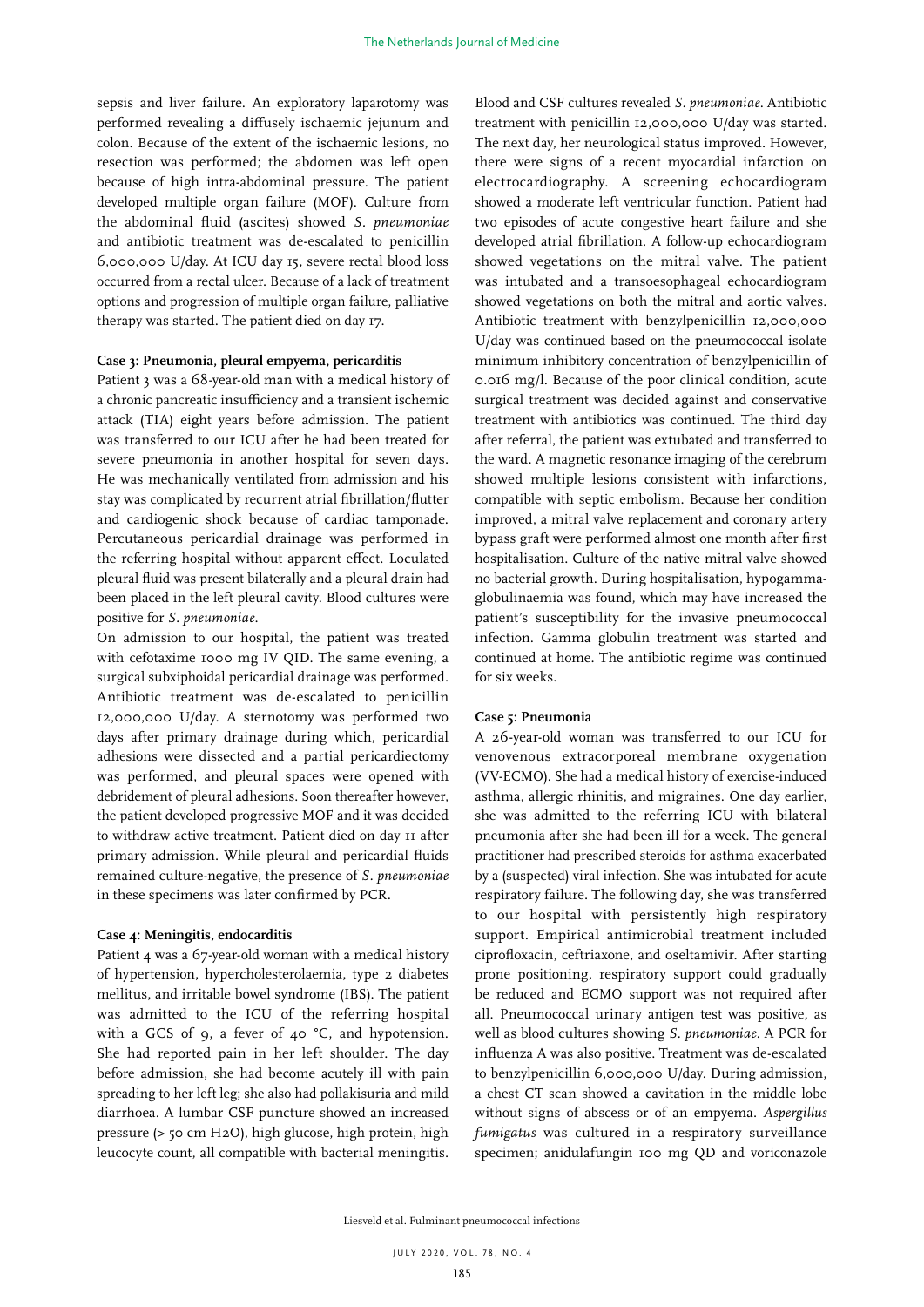160 mg BID were started for suspected influenzaassociated invasive aspergillosis. Her respiratory status improved and just over two weeks after admission to our ICU, she was transferred back to the referring ICU. At that point, she was still intubated and on pressure support ventilation, receiving anidulafungin and voriconazole as antimicrobial therapy.

# **RESULTS**

Fifteen cases met our inclusion criteria; 10 from in-house microbiology results and five solely by text mining (table  $1$ ). Their age ranged from 26 to 78; eight patients were younger than 65 years old. Eight patients were male and seven patients were female. The mortality in our cohort was 47%.

In three cases, only a pneumococcal urinary antigen test was positive; in one case, only sputum culture. In one case of pericarditis, pneumococcal aetiology was established by PCR on pericardial fluid in combination with a positive pneumococcal antigen test on both urine and a non-determined positive blood culture. In all other cases, *S. pneumoniae* was cultured from blood, cerebrospinal fluid, or ascites. All cultured pneumococci were susceptible for penicillin. In five patients, PCR on influenza was performed; two patients tested positive for type A influenza. Interestingly, the 2017-2018 influenza season was dominated by type B influenza.

In our population, 11 out of 15 patients had one or more known risk factors such as chronic lung disease (COPD more than asthma), smoking, diabetes mellitus, or chronic heart disease, predisposing them to invasive pneumococcal disease. Two patients had two risk factors. However, three out of seven patients who died had none of these risk factors. Five patients had been treated with some form of immunosuppressant medication. In one patient, severe hypogammaglobulinaemia was identified, making the patient more susceptible to pneumococcal infections. Vaccination status could not be retrieved in any of the patient records. In our cohort, seven out of eight serotyped isolates were non-PCV10 serotypes (table 1).

In our study period of 2017-2018, we observed relatively many uncommon clinical manifestations in our own ICU, in comparison to 138 adult bacteraemic IPD cases admitted to the ICU of a neighbouring secondary care hospital during 15 preceding years (figure 1). None of the seven external patients referred to our academic ICU during the current study period came from the comparator hospital. Mortality was 47% (7 out of 15) in our cohort, compared to 28% (38 out of 135) in the preceding cohort. In the preceding cohort, deaths were significantly older than survivors (mean of 69 versus 62 years old, respectively), and were mainly attributable to pneumonia, meningitis, and patients with an unknown focus of infection (23, 6, and 9 cases, respectively). Although in the current study cohort both deaths and survivors were relatively young (62 and 60 years old, respectively), mortality was particularly high among pneumonia cases (4 out of 9, compared to 23 out of 96 in the preceding cohort).

# **DISCUSSION**

Our case study describes an unusual number of atypical manifestations and/or fulminant character of



CWZ = Canisius-Wilhelmina Hospital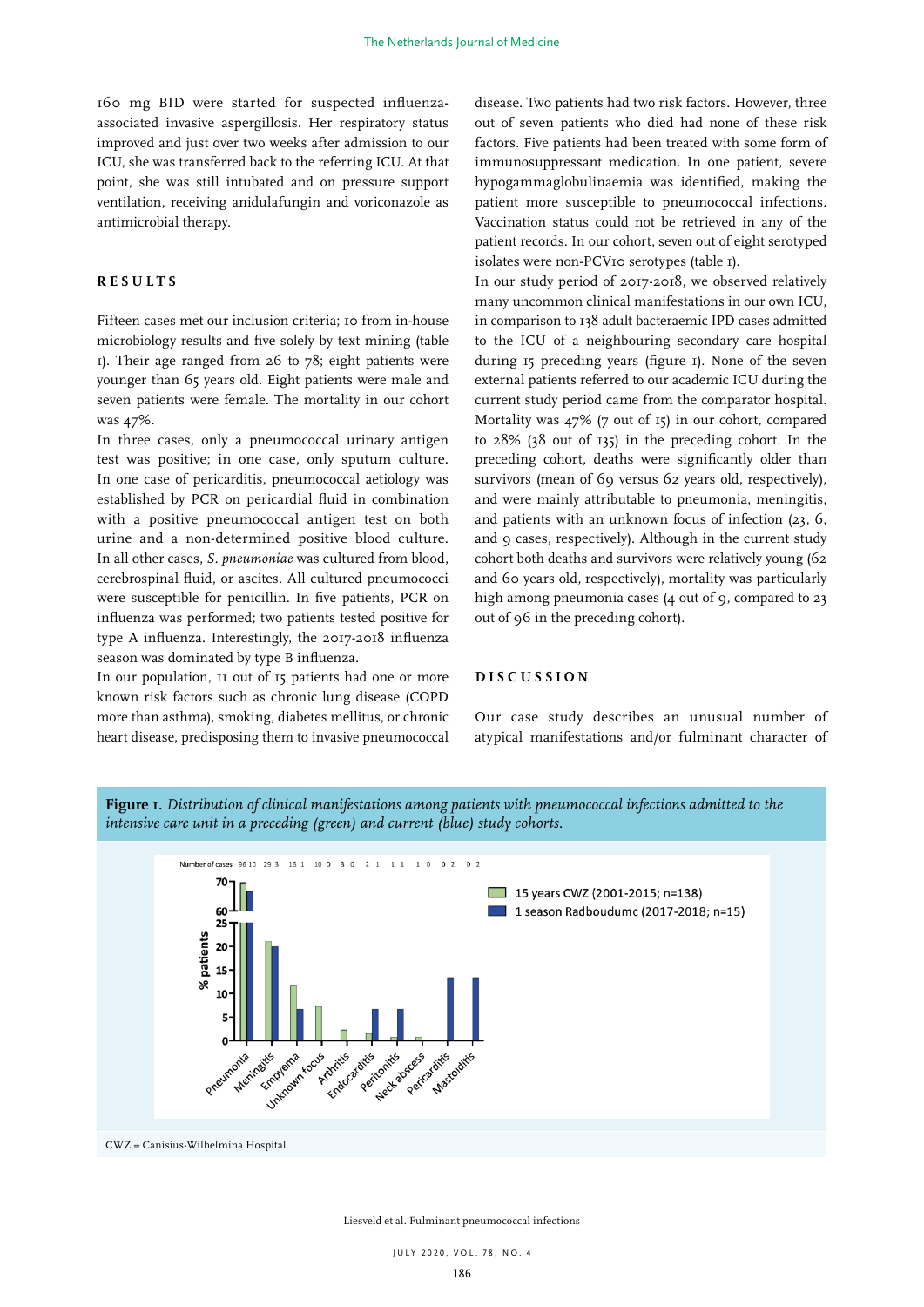# **Table 1.** *Cases of pneumococcal disease during respiratory season 2017-2018*

| Clinical<br>presentation                                | <b>Gender Age</b> | (years) score score | (at)<br>24h | <b>SOFA Apache ICU</b><br>$(at 24h)$ sion | admis-<br>(days) |     | Death Course in<br>the ICU                                                                         | <b>Medical history</b>                                                                                                                                                                                      | Immuun-<br>suppresive<br>medication | <b>Positive</b><br>diagnostic<br>test                                                          |             |                                | Serotype Influenza Duration of<br>complaints<br>before<br>admisson |
|---------------------------------------------------------|-------------------|---------------------|-------------|-------------------------------------------|------------------|-----|----------------------------------------------------------------------------------------------------|-------------------------------------------------------------------------------------------------------------------------------------------------------------------------------------------------------------|-------------------------------------|------------------------------------------------------------------------------------------------|-------------|--------------------------------|--------------------------------------------------------------------|
| Myringitis, M<br>mastoiditis,<br>meningitis<br>(Case 1) |                   | 48                  | 11          | 28                                        | 3                | yes | Invasive<br>mechanical<br>ventilation,<br>vasopressors                                             | Type 2 diabetes No<br>mellitus,<br>hypertension                                                                                                                                                             |                                     | <b>Blood</b><br>culture,<br>urine<br>antigen test,<br>cerebrospi-<br>nal fluid<br>antigen test | 8           | Not<br>tested                  | 2 days                                                             |
| Peritonitis<br>(Case 2)                                 | $\mathbf{F}$      | 38                  | 5           | 28                                        | 19               | yes | Invasive<br>mechanical<br>ventilation,<br>CRRT, MOF failure                                        | Epilepsy, auto-<br>immune pan-<br>creatitis, acute<br>vasopressors, on chronic liver                                                                                                                        | Tacrolimus,<br>prednisone           | Ascites<br>culture                                                                             | Unknown Not | tested                         | 1 day                                                              |
| Pneumonia F                                             |                   | 57                  | 5           | 27                                        | 10               | no  | Invasive<br>mechanical<br>ventilation,<br>vasopressors carcinoma                                   | Asthma,<br>surgery for<br>renal cell                                                                                                                                                                        | Prednisone<br>(not recent)          | Blood<br>culture,<br>sputum<br>culture                                                         | 8           | Negative Hours                 |                                                                    |
| Pneumonia M                                             |                   | 78                  | 3           | 31                                        | 24               | yes | Invasive<br>mechanical<br>ventilation,<br>vasopressers                                             | Metastatic<br>prostate<br>carcinome                                                                                                                                                                         | Palliative<br>chemotherapy culture, | Blood<br>urine<br>antigen test                                                                 | 8           | Not<br>tested                  | 1 day                                                              |
| Pneumonia M                                             |                   | 76                  | 3           | 14                                        | 7                | yes | Invasive<br>mechanical<br>ventilation,<br>vasopressors, bosis, upper<br>inotropics,<br><b>CRRT</b> | Ulcerative<br>collitis, deep<br>venous throm-<br>GI surgery,<br>cardiomyopa-<br>thy, pacemaker<br>implantation,<br>cholecystectomy                                                                          | Prednisone<br>(low dose)            | Urine<br>antigen test                                                                          | Unknown Not | tested                         | Several<br>days                                                    |
| Pneumonia M                                             |                   | 64                  | 6           | 30                                        | 10               | no  | Invasive<br>mechanical<br>ventilation,<br>chemother-<br>apy                                        | Type 2 diabetes No<br>mellitus, COPD<br>Gold 3, hyper-<br>vasopressors, tension, anal<br>carcinoma<br>(resection and<br>chemoradio-<br>therapy), open<br>abdominal<br>aneurysm<br>repair, pressure<br>ulcer |                                     | Sputum<br>culture                                                                              | Unknown Not | tested                         | Several<br>days                                                    |
| Pneumonia F<br>(Case 5)                                 |                   | 26                  | 11          | 26                                        | 16               | no  | and invasive asthma,<br>mechanical migraine<br>venti, prone<br>positioning,<br>vasopressors        | Noninvasive Allergic rhinitis, No                                                                                                                                                                           |                                     | Blood<br>culture,<br>urine<br>antigen test                                                     | 3           | Influenza 1 week<br>A positive |                                                                    |
| Pneumonia, M<br>pericarditis,<br>empyema<br>(Case 3)    |                   | 68                  | 11          | 26                                        | 11               | yes | Invasive<br>mechanical<br>ventilation,<br><b>CRRT</b>                                              | Transient<br>ischemic attack,<br>hyperten-<br>vasopressors, sion, total hip<br>replacement,<br>pancreatic<br>insufficiency                                                                                  | No                                  | Blood<br>culture,<br>urine<br>antigen<br>test, PCR<br>pericardial<br>and pleural<br>fluid      | 8           |                                | Negative Unknown                                                   |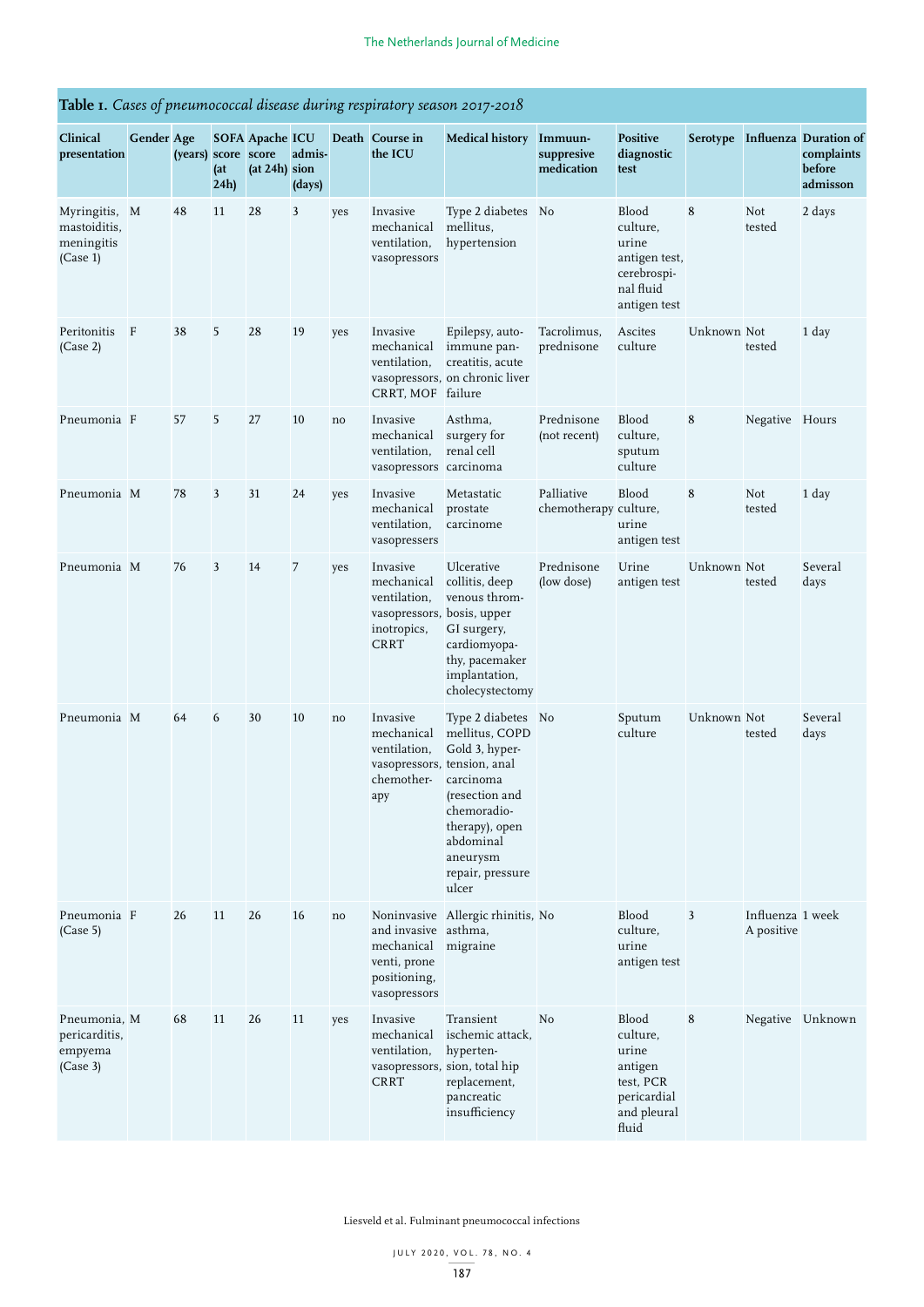| Clinical<br>presentation                               | <b>Gender Age</b> | (years) score score | (at)<br>24h    | <b>SOFA Apache ICU</b><br>(at 24h) sion | admis-<br>(days)        |     | Death Course in<br>the ICU                                                                            | <b>Medical history</b>                                                                                                                                               | Immuun-<br>suppresive<br>medication | <b>Positive</b><br>diagnostic<br>test                                                                                        |              |                           | Serotype Influenza Duration of<br>complaints<br>before<br>admisson |
|--------------------------------------------------------|-------------------|---------------------|----------------|-----------------------------------------|-------------------------|-----|-------------------------------------------------------------------------------------------------------|----------------------------------------------------------------------------------------------------------------------------------------------------------------------|-------------------------------------|------------------------------------------------------------------------------------------------------------------------------|--------------|---------------------------|--------------------------------------------------------------------|
| Pericarditis M                                         |                   | 67                  | 9              | 17                                      | 42                      | no  | Invasive<br>mechanical<br>ventilation,<br>CRRT                                                        | Alpha thalas-<br>semia, insuline<br>dependent<br>vasopressors, type 2 diabetes<br>mellitus, hyper-<br>trofic cardiomy-<br>opathy, pericar-<br>dial fluid             | No                                  | PCR peri-<br>cardial<br>fluid, Gram<br>stain and<br>antigen<br>test-posi-<br>tive blood<br>culture,<br>urine<br>antigen test |              |                           | Unknown Negative Unknown                                           |
| Pneumonia F                                            |                   | 55                  | 8              | 19                                      | 13                      | no  | Invasive<br>mechanical<br>ventilation,                                                                | COPD Gold 3,<br>heroin abuse,<br>chronic<br>vasopressors hepatitis A and<br>B, deep venous<br>thrombosis,<br>urosepsis, hepa-<br>tomegaly, hemi-<br>nefrectomy       | No                                  | Urine<br>antigen test                                                                                                        |              | A positive                | Unknown Influenza Unknown                                          |
| Acute otitis F<br>media,<br>mastoiditis,<br>meningitis |                   | 76                  | 6              | 13                                      | 2                       | no  | Oxygen<br>therapy                                                                                     | Recurrent<br>pulmonary<br>embolism,<br>cataract surgery                                                                                                              | No                                  | Cerebro-<br>spinal fluid<br>culture,<br>blood<br>culture                                                                     | 3            | Not<br>tested             | 1 day                                                              |
| Pneumonia F                                            |                   | 64                  | 5              | 13                                      | $\overline{\mathbf{3}}$ | no  | mechanical<br>ventilation                                                                             | Noninvasive COPD Gold 3,<br>depression                                                                                                                               | No                                  | <b>Blood</b><br>culture                                                                                                      | $\mathbf{1}$ | Not<br>tested             | 4 days                                                             |
| Pneumonia M                                            |                   | 66                  | 6              | 21                                      | 8                       | yes | Invasive<br>mechanical<br>ventilation,<br>vasopres-<br>sors, CRRT,<br>ECMO,<br>massive<br>transfusion | Type 2 diabetes No<br>mellitus                                                                                                                                       |                                     | <b>Blood</b><br>culture,<br>urine<br>antigen test,<br>sputum                                                                 | 3            | Negative 3 days           |                                                                    |
| Pneumonia M                                            |                   | 58                  | 3              | 12                                      | 15                      | yes | Invasive<br>mechanical<br>ventilation,<br><b>CRRT</b>                                                 | Obesity,<br>type 2 diabetes dexamethason antigen test<br>mellitus, basal<br>vasopressors, cell carcinome,<br>amyloidosis,<br>atrial flutter,<br>nefrotic<br>syndrome | Bortezomib/ Urine                   |                                                                                                                              |              | Unknown Negative 1.5 week |                                                                    |
| Meningitis, F<br>endocarditis<br>(Case 4)              |                   | 67                  | $\overline{7}$ | 23                                      | $\overline{7}$          | no  | Invasive<br>mechanical<br>ventilation,<br>vasopressors terolemia,                                     | Hyper<br>Hypertension,<br>hypercholes-<br>type 2 diabetes<br>mellitus                                                                                                | No                                  | Cerebro-<br>spinal fluid<br>culture,<br>blood<br>culture                                                                     | Unknown Not  | tested                    | 1 week                                                             |

COPD = chronic obstructive pulmonary disease; CRRT = continuous renal replacement therapy; ECMO = extra corporeal membrane oxygenation; h = hour; ICU = intensive care unit; MOF = multiple organ failure; SOFA = sequential organ failure assessment

pneumococcal infections during the 2017-2018 autumn and winter months in a tertiary care ICU.

In our cohort, almost all serotyped isolates were non-PCV10 serotypes, which corresponds with replacement of infections by non-vaccine serotype pneumococci and matches IPD surveillance in Europe and the Netherlands, reporting 86% to 90% non-PCV10 serotype IPD, with major serotypes 8 and 3.4,19

With serotypes, clinical presentation may change over time. We admitted a notable and unusually high number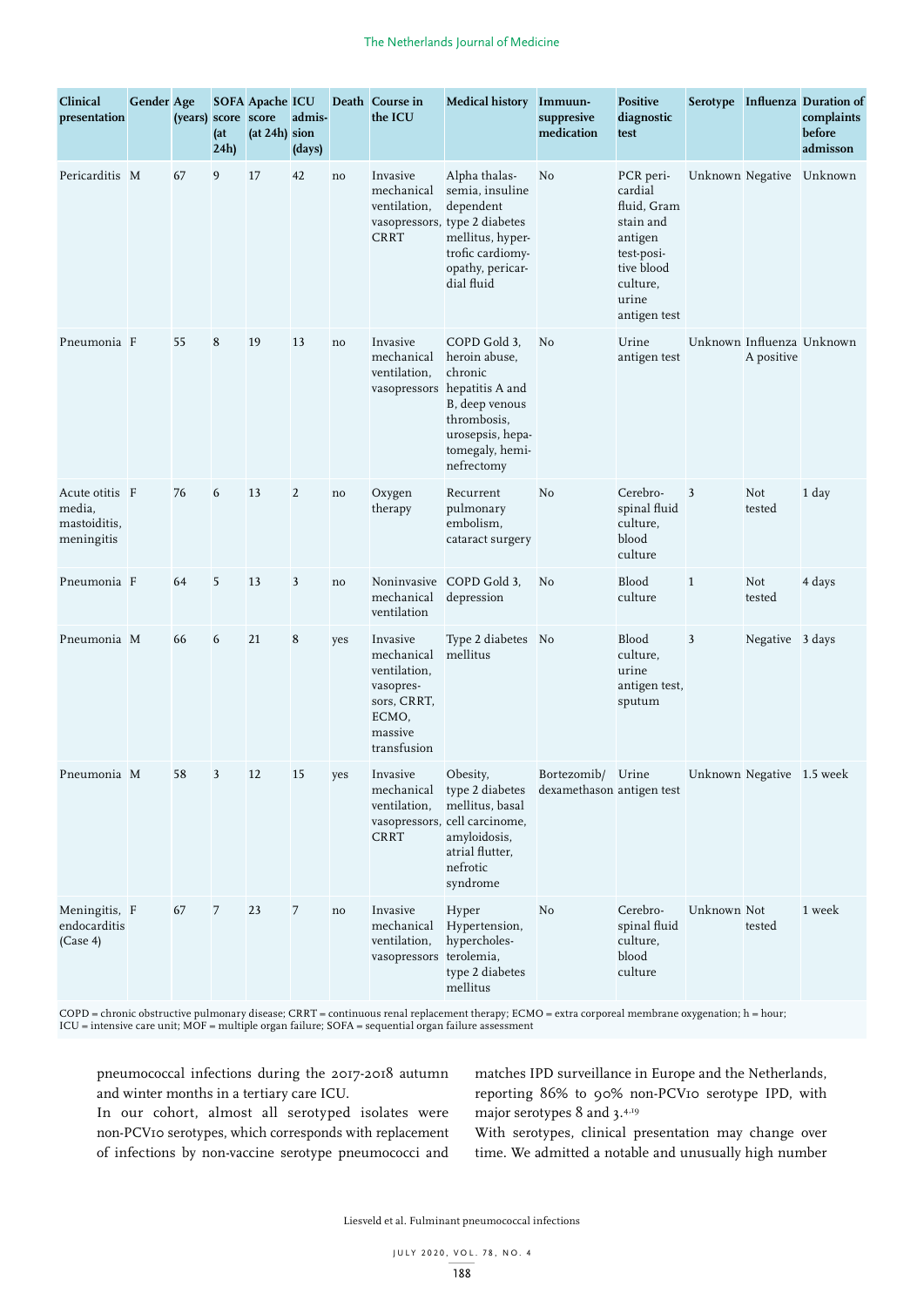of severe pneumococcal infections, and comparison of our data with a neighbouring ICU suggests an increase in severe and atypical presentations over time. We report a relatively high mortality rate of 47% in 2017-2018 compared to preceding Dutch IPD cohorts; 28% in the secondary care ICU population in 2001-2016, and 13% in the general adult population 2008-2012.14,22 IPD mortality rates in an ICU setting were 14 to 29% for pneumonia cases, and  $25\%$  for meningitis cases.<sup>23-25</sup> The sole study reporting on a comparable IPD case mix in ICU stems from 1983, where mortality was  $76\%$ .<sup>26</sup> In our cohort, three serotyped deadly infections concerned non-vaccine serotype 8, which, since  $2013$ ,<sup>27</sup> is the most common serotype in the Netherlands and more recently throughout Europe.<sup>28</sup>

Two previous studies reported that the rise in non-vaccine serotypes predominantly affected immunocompromised hosts, in addition to the elderly.<sup>13,29</sup> Most patients were over 65 years old in our cohort, but several patients were younger. Also, patients with few risk factors contracted severe pneumococcal disease. As it is sometimes a previously unknown risk factor, it may be worthwhile to screen for immunodeficiency in these cases.

In the group of typical presentations, most patients presented with pneumonia; mortality (4/9) seemed somewhat higher than the 24% in the preceding neighbouring ICU cohort or the 14-29% reported elsewhere previously.23-25 We had two patients with pneumococcal meningitis, of whom, one patient died after a short course of disease.

Pneumococcal pericarditis is an unusual but severe complication of pneumococcal infection with high mortality rates.<sup>30-32</sup> In one multinational prospective study, cardiac complications were reported in 1% of 844 patients with *S. pneumoniae* bacteraemia carrying a mortality rate of 25%. In our cohort, 20% of patients developed cardiac complications with a mortality rate of 33%. Interestingly, recent reports found evidence of invasion of *S. pneumoniae* into the myocardium in animal models, which disrupts cardiac muscle function leading to arrhythmias and heart failure.33,34

Pneumococcal peritonitis is also a rare manifestation of pneumococcal infection. Spontaneous (primary) pneumococcal peritonitis occurs in patients with underlying liver cirrhosis and is reported in association with respiratory tract infections.35-36 Secondary peritonitis is described with

# **REFERENCES**

- Sousa A, Perez-Rodriguez MT, Nodar A et al. Clinical and microbiological characteristics of unusual manifestations of invasive pneumococcal disease. Enferme Infecc Microbiol Clin. 2018;36(5):284-9.
- 2. Drijkoningen II, Rohde GG. Pneumococcal infection in adults: burden of disease. Clin Microbiol Infect. 2014;20 Suppl 5:45-51.

appendicitis or with genitourinary tract infection related to, for example, intrauterine tract devices.35 In our cohort, one patient had pneumococcal peritonitis after an endoscopic procedure. Her medical file did not mention any respiratory symptoms. In immunodeficient patients, secondary pneumococcal infection has been described after endoscopy or variceal bleeding.

Regarding the diagnosis of pneumococcal disease, 11 of our cases cultures (blood, ascites, CSF, sputum) were positive for pneumococci. In seven cases, non-culture-based tests were found positive (PAT, PCR). Moreover, in four cases, these tests were not supported by a concomitant positive culture. This emphasises the increasingly important role of PAT and PCR testing in diagnosing pneumococcal disease. A major limitation to our study is the retrospective single-centre design. For data collection, we depended on the accuracy of the electronic patient file.

As our results hint at a change in the severity of presentation of pneumococcal infections, a prospective systematic clinical registry for severe (invasive) pneumococcal infections might help to clarify trends in disease manifestations, serotype distributions, risk factors, and outcomes.

## **CONCLUSION**

We report a case series of pneumococcal infections in adults with extreme disease manifestations. While our data are not representative enough to suggest a trend in increasing disease severity, interesting differences are seen when compared to a historical cohort from a neighbouring hospital. Given ongoing changes in infecting serotypes, a systematic clinical registry of pneumococcal infections in the ICU may be a valuable addition to pneumococcal disease surveillance.

#### **ACKNOWLEGDEMENTS**

We would like to thank Marien de Jonge and Tim Frenzel for their participation.

## **DISCLOSURE**

All authors declare no conflicts of interest. No funding or financial support was received.

3. Torres A, Blasi F, Dartois N, et al. Which individuals are at increased risk of pneumococcal disease and why? Impact of COPD, asthma, smoking, diabetes, and/or chronic heart disease on communityacquired pneumonia and invasive pneumococcal disease. Thorax. 2015;70(10):984-9.